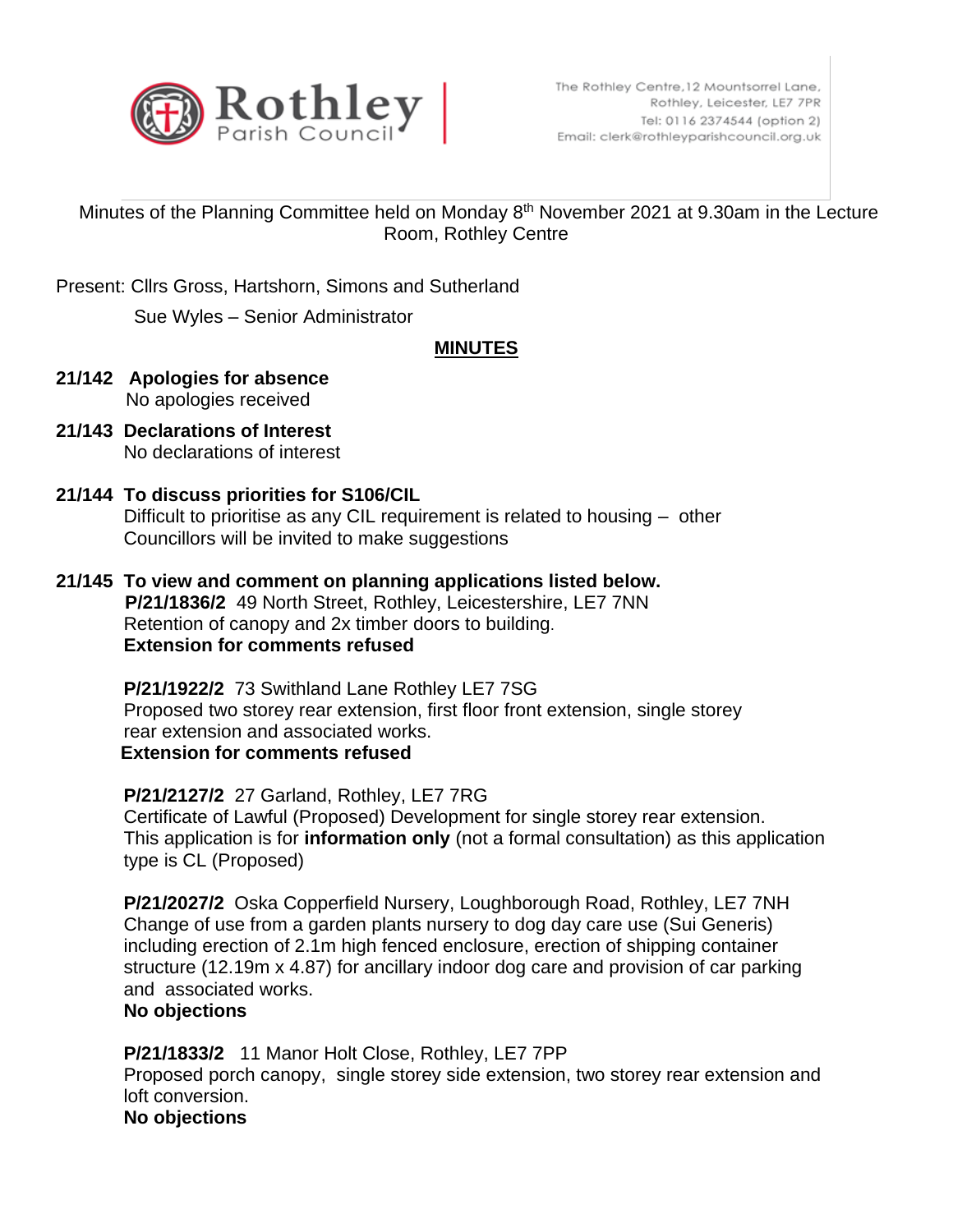## **P/21/1916/2** 21 Saxon Drive Rothley LE7 7SR

 Proposed single storey extension with roof lantern above to rear of existing dwelling . **No objections**

## **P/21/1919/2** 2 Rushey Lane, Rothley, LE7 7SD

 Various works to dwelling including: single storey front and rear extensions, extensions to roof space, external wall insultation, rendering and the installation of roof lights, roof-mounted solar panels and the erection of new fencing. **No objections**

### **P/21/1920/2** 2 Rushey Lane, Rothley, LE7 7SD Demolition of existing outbuildings and replacement with detached garage **No objections**

**P/21/1939/2** 26 The Ridgeway, Rothley, LE7 7LE

 Various works to dwelling including demolition of existing single storey side extension and erection of 2 storey side extension, erection of single storey side extension, alterations to windows and application of render. **No objections**

**P/21/1874/2** 30 North Street, Rothley, Leicester, LE7 7NN

 Proposed Demolition of existing Annexe and Domestic Garden shed, and replace by new Annexe as a Home Office Facility.

## **No objections**

**P/21/2085/2** Land North of, Cossington Lane, Charnwood, Rothley,

 Outline application with all matters reserved (except for means of access) for up to 40 dwellings with associated access, drainage infrastructure and landscaping

## **Objection raised**

This site is on green field land, outside limits of development and is not a site in the new draft core strategy.

It is not required to fulfil the housing requirement for Rothley until 2033.

It is contrary to the recently approved Rothley Neighbourhood Plan.

 Access is dangerous being on a steep hill on a very busy road Cossington Lane traffic queue past the site beyond the bypass at peak times. This is because the cross roads at Loughborough Road / Cossington Lane are well over capacity. This will get worse because this junction is designated as the main route for construction traffic for the Broadnook development.

The site will suffer from traffic noise from the adjacent A6 bypass.

 Climate change issues have been considered by R P C and we would like to see any new houses built in Rothley to be carbon neutral to reduce the carbon footprint of the village.

 Section 106. If this site is permitted we need £50k to improve the Village Hall Fowke Street Rothley. To make the building more accessible for disabled users. By installing a new unisex disabled toilet and upgrade the existing toilets and replace lighting with LED lights to reduce the carbon footprint of the building.

 An additional £45k is requested to replace parish council owned street lights with LED lights throughout the village to reduce the carbon footprint.